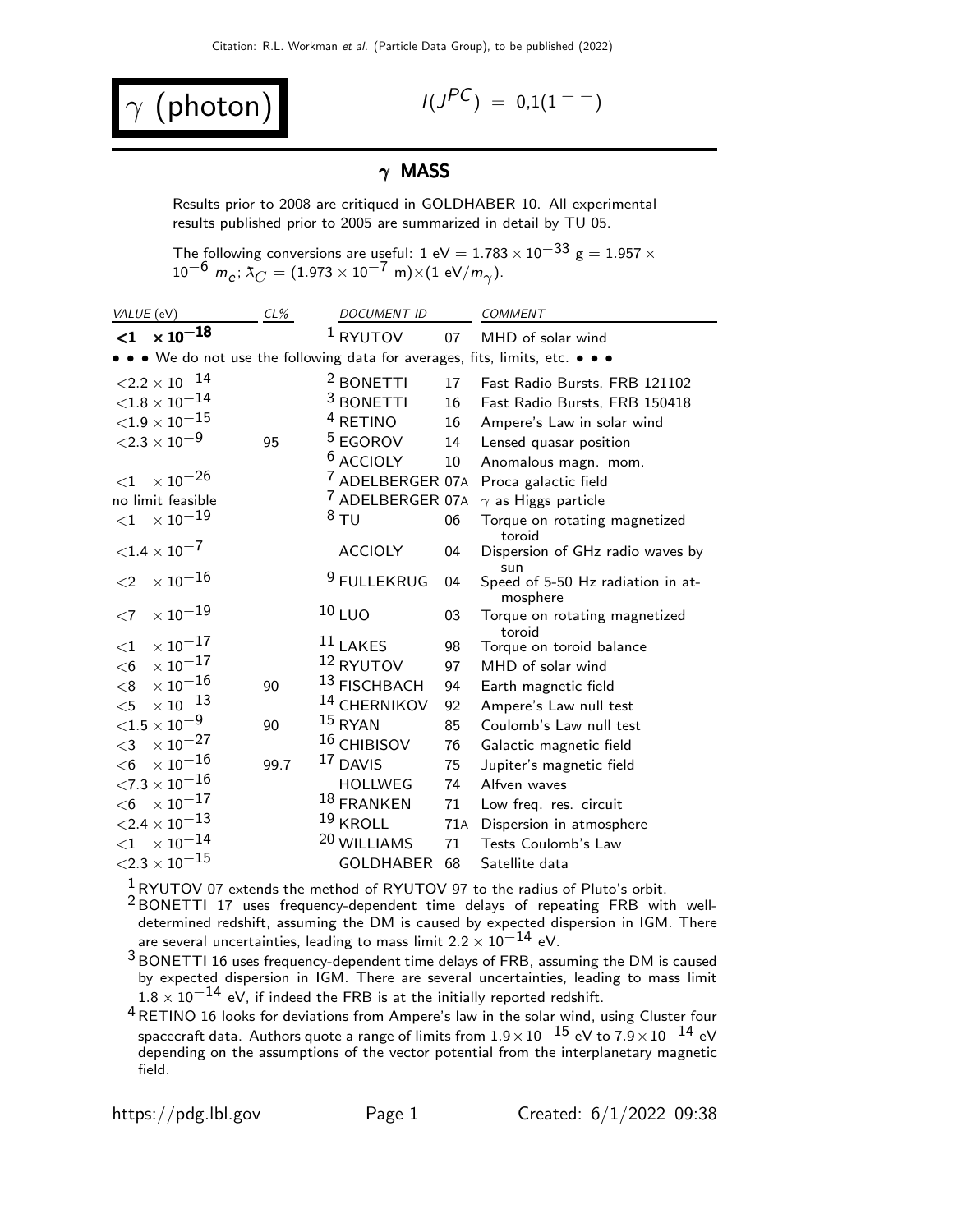- <sup>5</sup> EGOROV 14 studies chromatic dispersion of lensed quasar positions ("gravitational rainbows") that could be produced by any of several mechanisms, among them via photon mass. Limit not competitive but obtained on cosmological distance scales.
- $6$  ACCIOLY 10 limits come from possible alterations of anomalous magnetic moment of electron and gravitational deflection of electromagnetic radiation. Reported limits are not "claimed" by the authors and in any case are not competitive.
- $7$  When trying to measure  $m$  one must distinguish between measurements performed on large and small scales. If the photon acquires mass by the Higgs mechanism, the largescale behavior of the photon might be effectively Maxwellian. If, on the other hand, one postulates the Proca regime for all scales, the very existence of the galactic field implies  $m <$   $10^{-26}$  eV, as correctly calculated by YAMAGUCHI 59 and CHIBISOV 76.
- <sup>8</sup>TU 06 continues the work of LUO 03, with extended LAKES 98 method, reporting the improved limit  $\mu^2 A = (0.7 \pm 1.7) \times 10^{-13}$  T/m if  $A = 0.2$   $\mu$ G out to 4  $\times$   $10^{22}$ m. Reported result  $\mu = (0.9 \pm 1.5) \times 10^{-52}$  g reduces to the frequentist mass limit  $1.2 \times 10^{-19}$  eV (FELDMAN 98).
- 9 FULLEKRUG 04 adopted KROLL 71A method with newer and better Schumann resonance data. Result questionable because assumed frequency shift with photon mass is assumed to be linear. It is quadratic according to theorem by GOLDHABER 71B, KROLL 71, and PARK 71.
- 10 LUO 03 extends LAKES 98 technique to set a limit on  $\mu^2 A$ , where  $\mu^{-1}$  is the Compton wavelength  $\lambda_C$  of the massive photon and A is the ambient vector potential. The important departure is that the apparatus rotates, removing sensitivity to the direction of A. They take  $A = 10^{12}$  Tm, due to "cluster level fields." But see comment of GOLDHABER 03 and reply by LUO 03B.
- $^{11}$  LAKES 98 reports limits on torque on a toroid Cavendish balance, obtaining a limit on  $\mu^2 A < 2 \times 10^{-9}$  Tm/m<sup>2</sup> via the Maxwell-Proca equations, where  $\mu^{-1}$  is the characteristic length associated with the photon mass and A is the ambient vector potential in the Lorentz gauge. Assuming  $A \approx 1 \times 10^{12}$  Tm due to cluster fields he obtains  $\mu^{-1} > 2 \times 10^{10}$  m, corresponding to  $\mu < 1 \times 10^{-17}$  eV. A more conservative limit, using  $A \approx (1 \mu G) \times (600 \text{ pc})$  based on the galactic field, is  $\mu^{-1} > 1 \times 10^9 \text{ m}$  or  $\mu$  < 2 × 10<sup>-16</sup> eV.
- $12$ RYUTOV 97 uses a magnetohydrodynamics argument concerning survival of the Sun's field to the radius of the Earth's orbit. "To reconcile observations to theory, one has to reduce [the photon mass] by approximately an order of magnitude compared with" per DAVIS 75. "Secure limit, best by this method" (per GOLDHABER 10).
- <sup>13</sup> FISCHBACH 94 analysis is based on terrestrial magnetic fields; approach analogous to DAVIS 75. Similar result based on a much smaller planet probably follows from more precise B field mapping. "Secure limit, best by this method" (per GOLDHABER 10).
- 14 CHERNIKOV 92, motivated by possibility that photon exhibits mass only below some unknown critical temperature, searches for departure from Ampere's Law at 1.24 K. See also RYAN 85.
- 15RYAN 85, motivated by possibility that photon exhibits mass only below some unknown critical temperature, sets mass limit at  $\langle (1.5 \pm 1.4) \times 10^{-42} \text{ g}$  based on Coulomb's Law departure limit at 1.36 K. We report the result as frequentist 90% CL (FELDMAN 98).
- $16$  CHIBISOV 76 depends in critical way on assumptions such as applicability of virial theorem. Some of the arguments given only in unpublished references.
- $^{17}$  DAVIS 75 analysis of Pioneer-10 data on Jupiter's magnetic field. "Secure limit, best by this method" (per GOLDHABER 10).
- 18 FRANKEN 71 method is of dubious validity (KROLL 71A, JACKSON 99, GOLD-HABER 10, and references therein).
- $19$  KROLL 71A used low frequency Schumann resonances in cavity between the conducting earth and resistive ionosphere, overcoming objections to resonant-cavity methods (JACKSON 99, GOLDHABER 10, and references therein). "Secure limit, best by this method" (per GOLDHABER 10).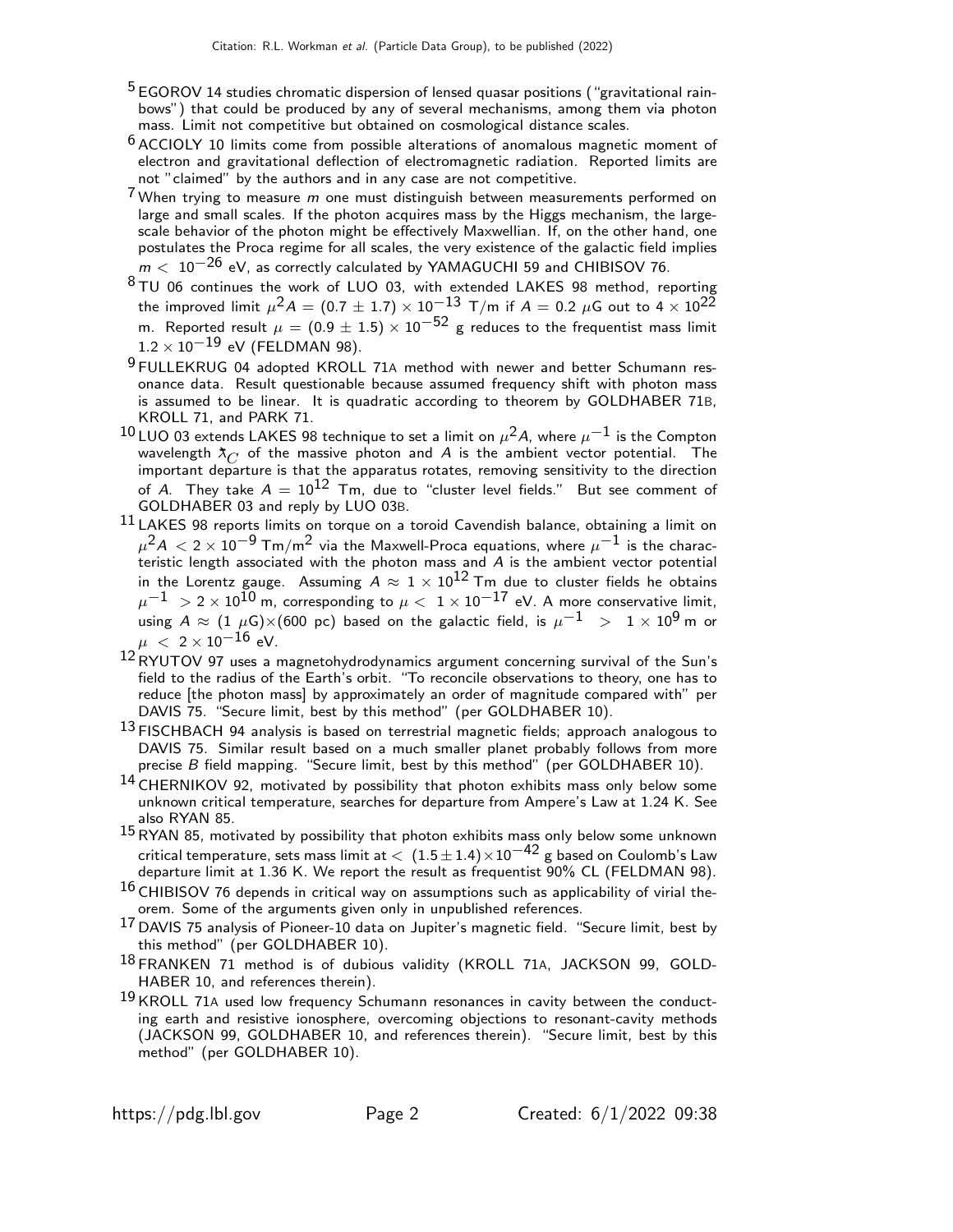$20$  WILLIAMS 71 is landmark test of Coulomb's law. "Secure limit, best by this method" (per GOLDHABER 10).

## $\gamma$  CHARGE

OKUN 06 has argued that schemes in which all photons are charged are inconsistent. He says that if a neutral photon is also admitted to avoid this problem, then other problems emerge, such as those connected with the emission and absorption of charged photons by charged particles. He concludes that in the absence of a self-consistent phenomenological basis, interpretation of experimental data is at best difficult.

| VALUE (e) |                                                    | CHARGE | DOCUMENT ID                                                                   |    | TECN | <b>COMMENT</b>                                                                             |
|-----------|----------------------------------------------------|--------|-------------------------------------------------------------------------------|----|------|--------------------------------------------------------------------------------------------|
|           | $< 1 \times 10^{-46}$                              | mixed  | $1$ ALTSCHUL                                                                  |    |      | 07B VLBI Aharonov-Bohm effect                                                              |
|           | $<$ 1 $\times$ 10 <sup>-35</sup>                   | single | $2$ CAPRINI 05                                                                |    |      | CMB Isotropy constraint                                                                    |
|           |                                                    |        | • • • We do not use the following data for averages, fits, limits, etc. • • • |    |      |                                                                                            |
|           | $\langle 1 \times 10^{-32} \text{ single} \rangle$ |        |                                                                               |    |      | <sup>1</sup> ALTSCHUL 07B VLBI Aharonov-Bohm effect                                        |
|           | $<$ 3 $\times$ 10 $^{-33}$ mixed                   |        |                                                                               |    |      | <sup>3</sup> KOBYCHEV 05 VLBI Smear as function of B·E <sub><math>\gamma</math></sub>      |
|           | $\langle 4 \times 10^{-31} \text{ single} \rangle$ |        |                                                                               |    |      | <sup>3</sup> KOBYCHEV 05 VLBI Deflection as function of B·E <sub><math>\gamma</math></sub> |
|           | $<$ 8.5 $\times$ 10 $^{-17}$                       |        |                                                                               |    |      | <sup>4</sup> SEMERTZIDIS 03 Laser light deflection in B-field                              |
|           | $<$ 3 $\times$ 10 <sup>-28</sup> single            |        | <sup>5</sup> SIVARAM                                                          |    |      | 95 CMB For $\Omega_M = 0.3$ , $h^2 = 0.5$                                                  |
|           | ${<}5 \times 10^{-30}$                             |        | $6$ RAFFELT 94                                                                |    |      | TOF Pulsar $f_1 - f_2$                                                                     |
|           | ${<}2 \times 10^{-28}$                             |        | <sup>7</sup> COCCONI                                                          |    |      | 92 VLBA radio telescope resolution                                                         |
|           | ${<}2 \times 10^{-32}$                             |        | COCCONI                                                                       | 88 |      | TOF Pulsar $f_1 - f_2$ TOF                                                                 |

<sup>1</sup> ALTSCHUL 07B looks for Aharonov-Bohm phase shift in addition to geometric phase shift in radio interference fringes (VSOP mission).

 $2$  CAPRINI 05 uses isotropy of the cosmic microwave background to place stringent limits on possible charge asymmetry of the Universe. Charge limits are set on the photon, neutrino, and dark matter particles. Valid if charge asymmetries produced by different particles are not anticorrelated.

 $3$  KOBYCHEV 05 considers a variety of observable effects of photon charge for extragalactic compact radio sources. Best limits if source observed through a foreground cluster of galaxies.

4 SEMERTZIDIS 03 reports the first laboratory limit on the photon charge in the last 30 years. Straightforward improvements in the apparatus could attain a sensitivity of  $10^{-20}$  e.

5 SIVARAM 95 requires that CMB photon charge density not overwhelm gravity. Result scales as  $\Omega_M$  h<sup>2</sup>.

 $^6$  RAFFELT 94 notes that COCCONI 88 neglects the fact that the time delay due to dispersion by free electrons in the interstellar medium has the same photon energy dependence as that due to bending of a charged photon in the magnetic field. His limit is based on the assumption that the entire observed dispersion is due to photon charge. It is a factor of 200 less stringent than the COCCONI 88 limit.

 $7$  See COCCONI 92 for less stringent limits in other frequency ranges. Also see RAF-FELT 94 note.